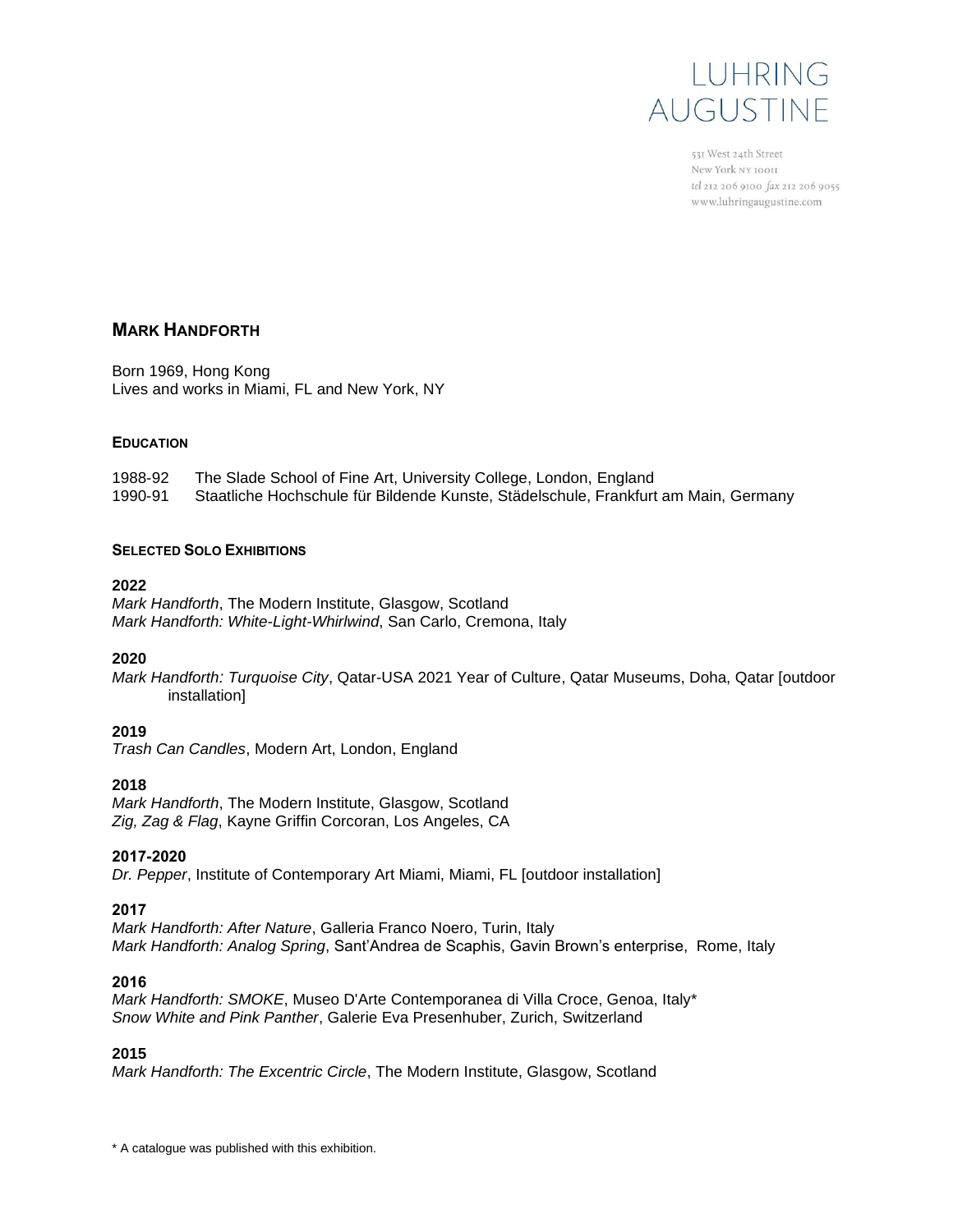#### **2014-2015**

*Sidewalk Island*, Governor's Island, New York, NY [outdoor installation]

#### **2014**

*Black Star*, Gavin Brown's enterprise, New York, NY *Deep Violet*, Galerie Mitterand, Paris, France *Drop Shadow*, Studio des Acacias, Paris, France *Man In the Mirror*, Vanhaerents Art Collection, Brussels, Belgium *Rough Dark Diamond*, Kayne Griffin Corcoran, Los Angeles, CA

#### **2013**

*Blackbird*, Maag Areal, Maagplatz, Zürich, Switzerland *Capricorno*, Galleria Franco Noero, Turin, Italy *Horseshoes*, Abbaye de Cluny, Cluny, France *Two Old Bananas*, Galerie Eva Presenhuber, Zürich, Swizerland

#### **2011-2012**

*Mark Handforth: Rolling Stop*, Museum of Contemporary Art North Miami, North Miami, FL\*

#### **2011**

*Mark Handforth: Plaza Project,* Museum of Contemporary Art Chicago, Chicago, IL [outdoor installation]

#### **2010**

*Mark Handforth*, The Modern Institute, Glasgow, Scotland

#### **2008**

*Mark Handforth*, Galerie Almine Rech, Paris, France *Mark Handforth*, Gavin Brown's enterprise, New York, NY

#### **2007**

*Concentrations 51: Mark Handforth*, Dallas Museum of Art, Dallas, TX\* *Platz*, Galerie Eva Presenhuber/ Tessinerplatz, Zürich, Switzerland [outdoor installation]

#### **2006**

*Directions - Mark Handforth*, Hirshhorn Musuem and Sculpture Garden, Washington, DC *Mark Handforth*, Galerie Eva Presenhuber, Zürich, Switzerland *No*, The Modern Institute Offsite, Hutcheson's Hall, Glasgow, Scotland

#### **2005**

*Mark Handforth*, Fondation Vasarely, Aix-en-Provence, France *Mark Handforth*, Galerie Almine Rech, Paris, France *Mark Handforth*, Gavin Brown's enterprise, New York, NY *Mark Handforth*, Kunsthaus Zurich, Zurich Switzerland\* *Mark Handforth*, Stroom Den Haag, The Hague, The Netherlands

### **2004**

*Mark Handforth*, Roma Roma Roma, Rome, Italy *Mark Handforth*, The Modern Institute, Glasgow, Scotland *Mark Handforth*, Wrong Gallery, New York, NY

#### **2003-2004**

*Mark Handforth*, Le Consortium, Dijon, France

# **2003**

*Public Art Fund: In the Public Realm*, Doris C. Freedman Plaza, New York, NY [outdoor installation]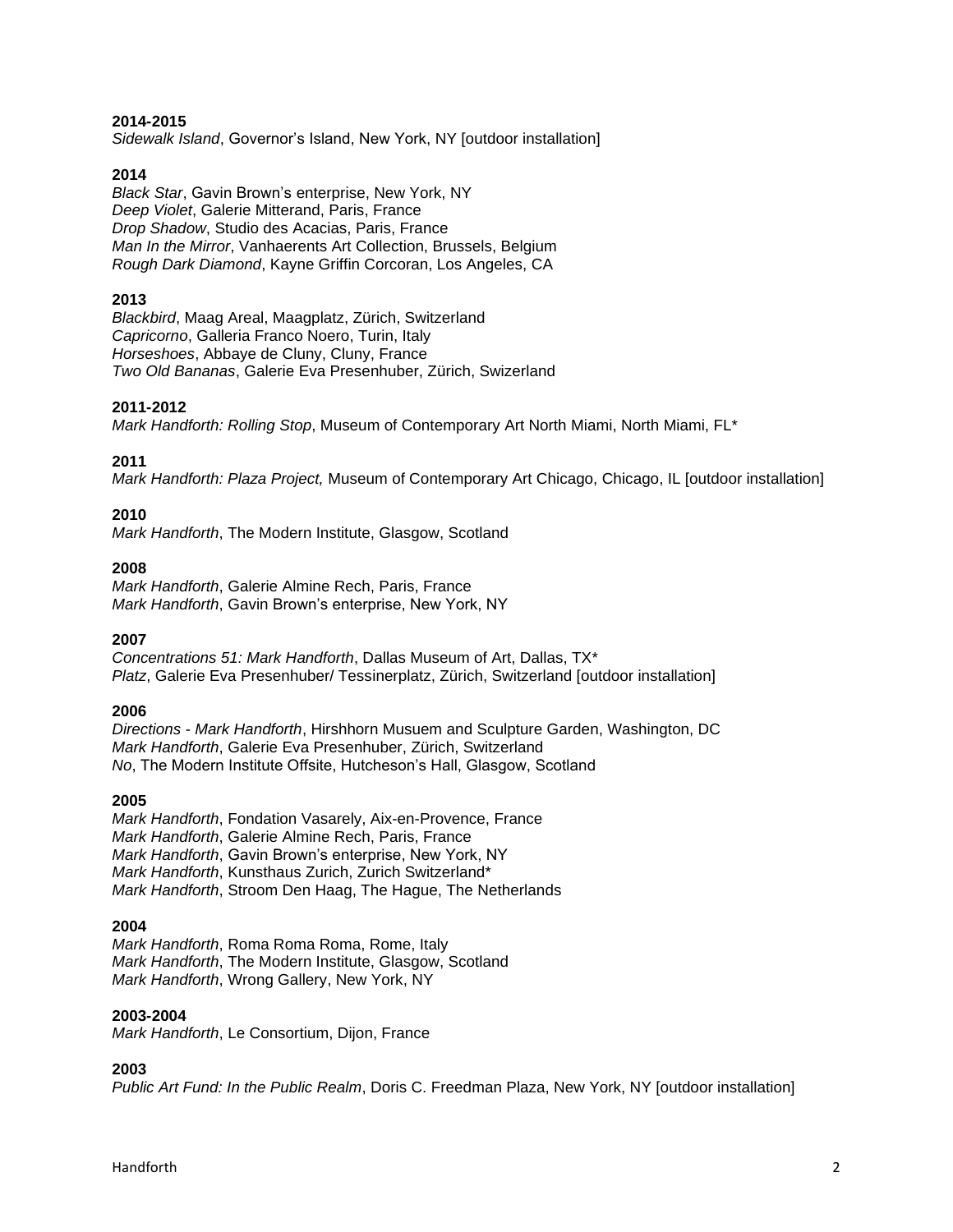*Hammer Projects: Mark Handforth*, UCLA Hammer Museum, Los Angeles, CA\* *Mark Handforth*, Gavin Brown's enterprise, New York, NY *Mark Handforth*, Galleria Franco Noero, Turin, Italy

### **2000**

*Free Bird*, Gavin Brown's enterprise, New York, NY

### **1997**

Miami Arts Project, four bus shelters for Metro-Dade Art, various locations, Miami, FL

### **1996**

*not from where I'm standing*, Project Room, Museum of Contemporary Art, North Miami, North Miami, FL

### **1991**

*Mark Handforth*, Galerie Krieg, Frankfurt am Main, Germany

### **SELECTED GROUP EXHIBITIONS**

### **2020**

*Group Show*, Modern Art, London, England

### **2019**

*From Where Comes Your Voice?,* Art of the Treasure Hunt, Castello di Brolio and Borgo San Felice, Italy *La Lumière des Mondes*, Domaine des Etangs, Massignac, France

### **2018-2021**

Domaine du Muy – Parc de sculptures, Le Muy, France [outdoor installation]

### **2018**

*Viewing Depot Exh #01*, Vanhaerents Art Collection, Brussels, Belgium

## **2017**

*99 Cents or Less*, Museum of Contemporary Art Detroit, Detroit, MI *Bearable Lightness of Being*, GRIMM, Amsterdam, Netherlands *Tomorrow Will Still Be Ours*, Gavin Brown's enterprise, New York, NY

### **2016**

FRAC Poitou-Charentes, Angoulême, France *Mir ist das Leben lieber: Sammlung Reydan Weiss. Ausstellung zum 25-jährigen Bestehen der Weserburg,* Weserburg, Museum für moderne Kunst, Bremen, Germany

## **2015**

*Armleder, Handforth, Landers*, Nils Staerk, Copenhagen, Denmark Domaine du Muy – Parc de sculptures, Le Muy, France [outdoor installation] *Global Positioning Systems*, Perez Art Museum, Miami, FL *Joie de Vivre*, Palais des Beaux-Arts, Lille, France *Love Story – Works from Erling Kagge's Collection*, Astrup Fearnley Museum of Modern Art, Oslo, **Norway** *Ugo Rondinone: I ♥ John Giorno*, Palais de Tokyo, Paris, France

### **2014**

*Art Parcours*, Art Basel, Basel, Switzerland [outdoor installation] *Blackout*, Galerie Rodolphe Janssen, Brussels, Belgium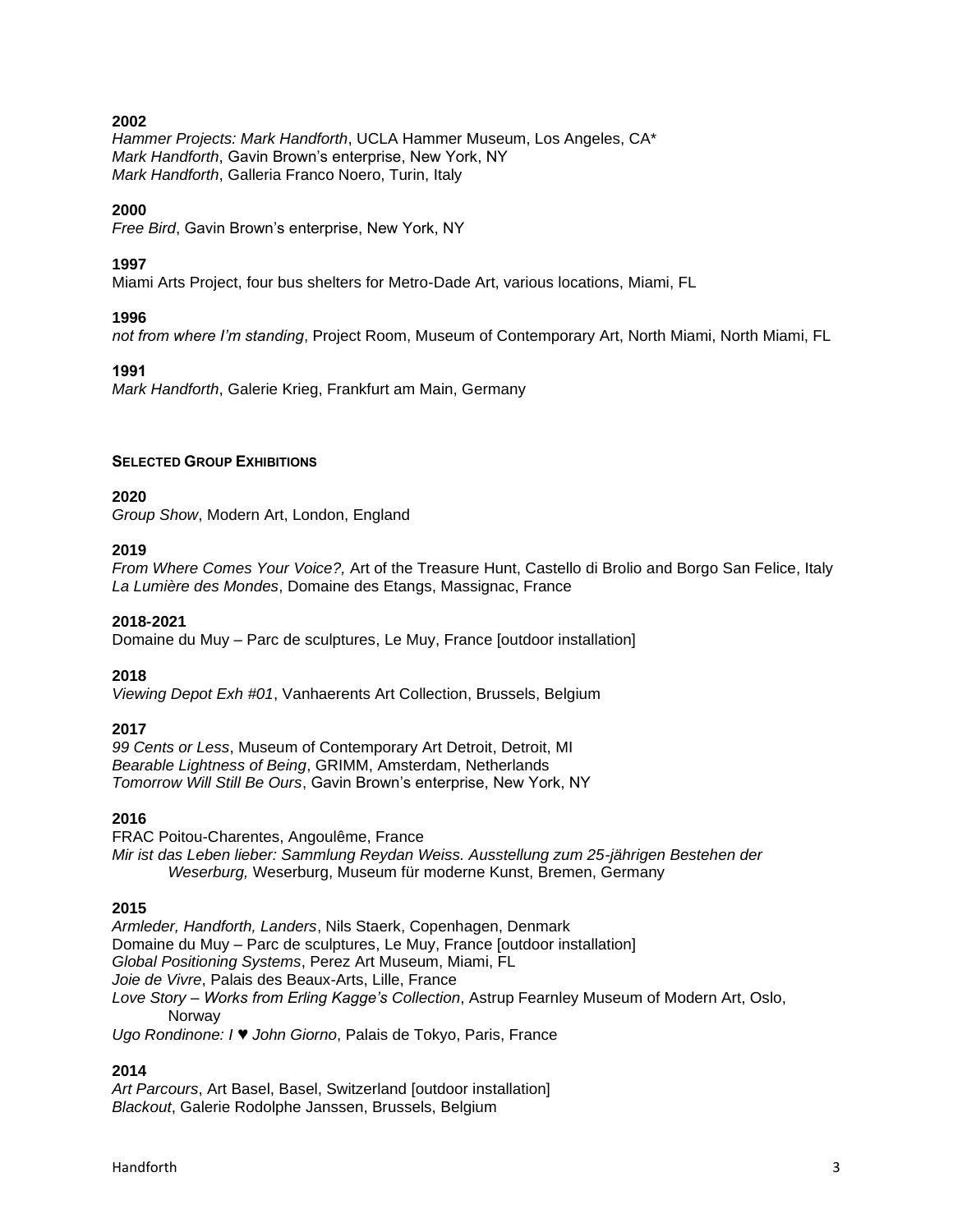*Man in the Mirror*, The Vanhaerents Art Collection, Brussels, Belgium\* *Natura Lapsa*, Confort Moderne, Poitiers, France

### **2013**

*Apparitions collectives,* Collège Joliot-Curie, Tonnay-Charente, France *L'Art à l'endroit : Un parcours d'art contemporain à Aix-en-Provence*, Marseille-Provence 2013, Place François Villon, Aix-en-Provence, France [outdoor installation] *Pivot Points: 15 Years and Counting*, Museum of Contemporary Art North Miami, North Miami, FL *Retour du monde*, Musée d'art moderne et contemporain, Geneva, Switzerland *Room To Live: Recent Acquisitions and Works from the Collection*, Museum of Contemporary Art, Los Angeles, Los Angeles, CA

*Show and Tell: Calder Jewelry and Mobiles*, Salon 94, New York, NY

### **2012**

*Hors les Murs*, FIAC Jardin des Tuileries, Paris, France *Luminale Midwest: Sunlight on Cold Water*, Kunsthalle Detroit, Detroit, MI *Painting in Space*, Luhring Augustine, New York, NY

### **2011**

*American Exuberance*, Rubell Family Collection, Miami, FL *Artzuid - International Sculpture Route*, Amsterdam, The Netherlands\* *Painting Show*, Eastside Projects, Birmingham, England *Sculpture Now*, Galerie Eva Presenhuber, Zurich, Switzerland *Sympathy for the Devil*, Vanhaerents Art Collection, Brussels, Belgium

### **2010**

*At Home/Not at Home*, Hessel Museum of Art, Bard College, Annandale-on-Hudson, NY *Born in Dystopia*, Rosenblum Collection, Paris, France *Ghost Colour*, Collection Vanmoerkerke, Oostende, Belgium

### **2009**

*Beg Borrow and Steal*, Rubell Family Collection, Miami, FL *Mapping the Studio: Artists from the François Pinault Collection*, Palazzo Grassi/Punta della Dogana, Venice, Italy\* *Tonite*, The Modern Institute, Glasgow, Scotland

*We Are Sun-Kissed and Snow-Blind*, Eva Presenhuber at Galerie Patrick Seguin, Paris, France

### **2008**

*The Complexity of the Simple*, L & M Arts, New York, NY *Pivot Points: Defining MOCA's Collection*, Museum of Contemporary Art North Miami, North Miami, FL

### **2007-2008**

*The Freak Show*, Musée d'Art Contemporain de Lyon, Lyon, France; Musée de la Monnaie, Paris, France

## **2007**

*Château de Tokyo/Tokyo*, Redux, Ile de Vassivière, France *Disorder in the House*, Vanhaerents Art Collection, Brussels, Belgium *From Site to Site: Light Art in Parks, Villas, and Museums*, Internationale Lichttage Winterthur, **Switzerland** *Jubilee Exhibition*, House Eva Presenhuber, Vnà, Switzerland

### **2006**

*5 Milliards d'Années*, Palais de Tokyo, Paris, France *Boomerang*, Swiss Institute, New York, NY *La Force de l'Art*, Le Grand Palais, Paris, France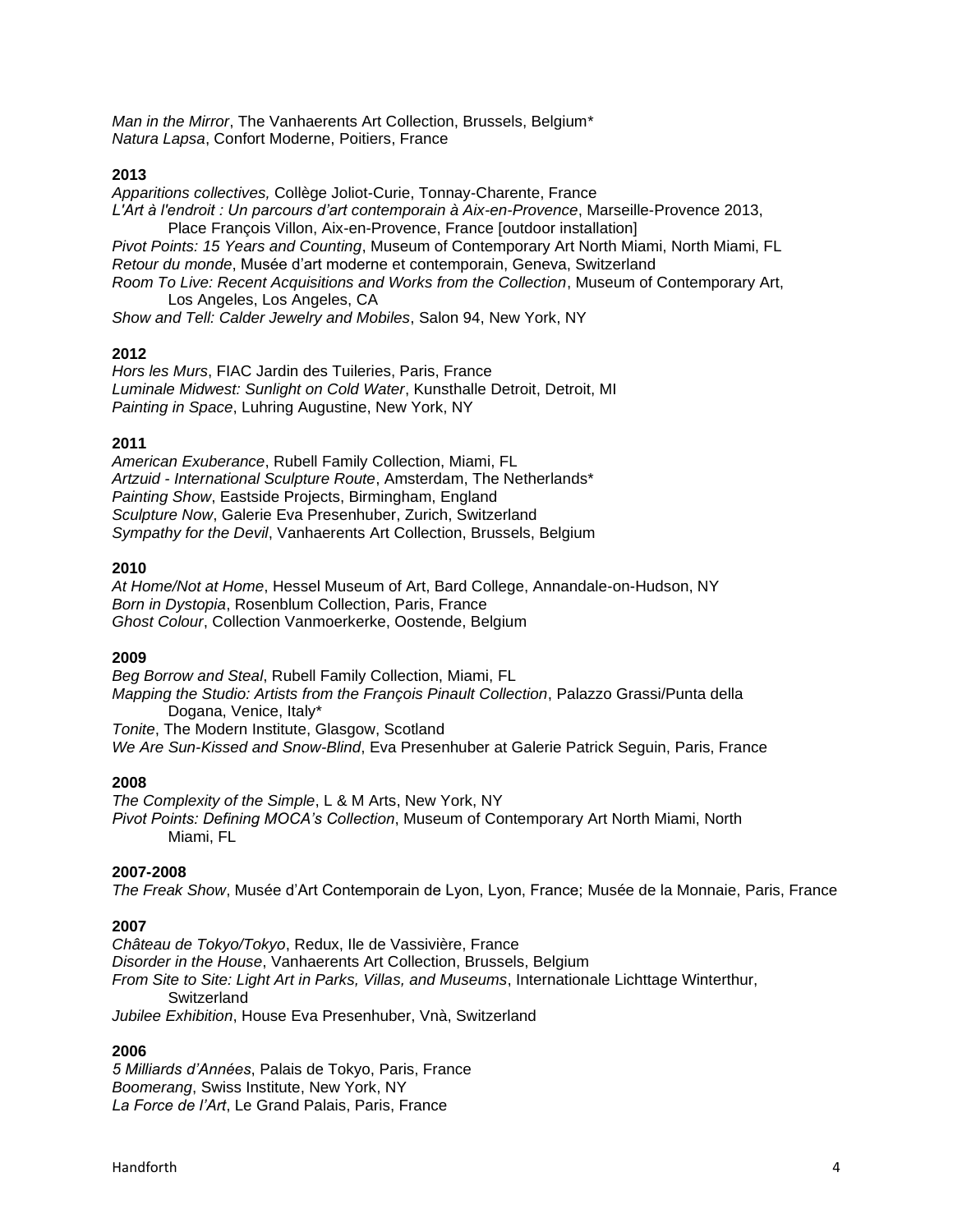*Optik Schröder: Werke aus der Sammlung Alexander Schröder*, Kunstverein Braunschweig, Braunschweig, Germany\*

*The Uncertainty of Objects and Ideas*, Hirshhorn Museum and Sculpture Garden, Washington, DC\*

## **2005**

*Light Art from Artificial Light*, ZKM Museum for Contemporary Art, Karlsruhe, Germany\* *Lotissement de Cimaises*, Villa Arson, Nice, France

# **2004**

*It's all an Illusion*, Migros Museum für Gegennwartskunst, Zurich, Switzerland Galerie Almine Rech, Paris, France *Genesis Sculpture*, Domaine de Pommery, Reims, France\* *Group Show*, Regen Projects, Los Angeles, CA *Keep Your Head to the Sky*, Gavin Brown's enterprise, New York, NY *Never Never Landscape*, Atle Gerhardsen, Berlin, Germany *Terminal 5*, TWA Flight Center, John F. Kennedy International Airport, Queens, NY\* Whitney Biennial 2004, Whitney Museum of American Art, New York, NY\*

## **2003-2004**

It Happened Tomorrow, 7<sup>th</sup> Biennale d'art contemporain de Lyon, various venues, Lyon, France\*

# **2003**

*20th Anniversary- Welcome Home*, Gavin Brown's enterprise, New York, NY *Breathing the Water*, Galerie Hauser & Wirth & Presenhuber, Zurich, Switzerland *Coollustre*, Collection Lambert en Avignon, Avignon, France\* *Inaugural Group Exhibition*, Gavin Brown's enterprise, New York, NY

# **2002**

*My Head Is on Fire but My Heart Is Full of Love*, Kunsthal Charlottenborg, Copenhagen, Denmark\*

# **2001**

*Humid*, The Moore Space, Miami, FL\* *Lokalzeit*, Johanniterbrücke, Basel, Switzerland

## **2000-2001**

*Making Art in Miami: Travels in Hyperreality*, Museum of Contemporary Art, North Miami, North Miami, FL\*

## **1999**

*Heads-Up*, Museum of Contemporary Art, North Miami, North Miami, FL *Leftover Festivities*, Nature Morte, Delhi, India

## **1998**

*Mark Handforth and Dara Friedman*, Gavin Brown's enterprise, New York, NY *New Art: South Florida*, Museum of Contemporary Art, North Miami, North Miami, FL\* *Oriental Nights*, performance, The Gavin Brown Experience, New York, NY

## **1997**

*Bobois*, Galerie Krinzinger, Art Miami, Miami, FL

## **1996**

*Joint Venture*, Galerie Krinzinger, Vienna, Austria\* *she is stupid I am worried: Mark Handforth and Dara Friedman*, Fredric Snitzer Gallery, Miami, FL

## **1994**

*cheap: Mark Handforth and Adam Kuczynski*, Jason Rubell Gallery, Miami Beach, FL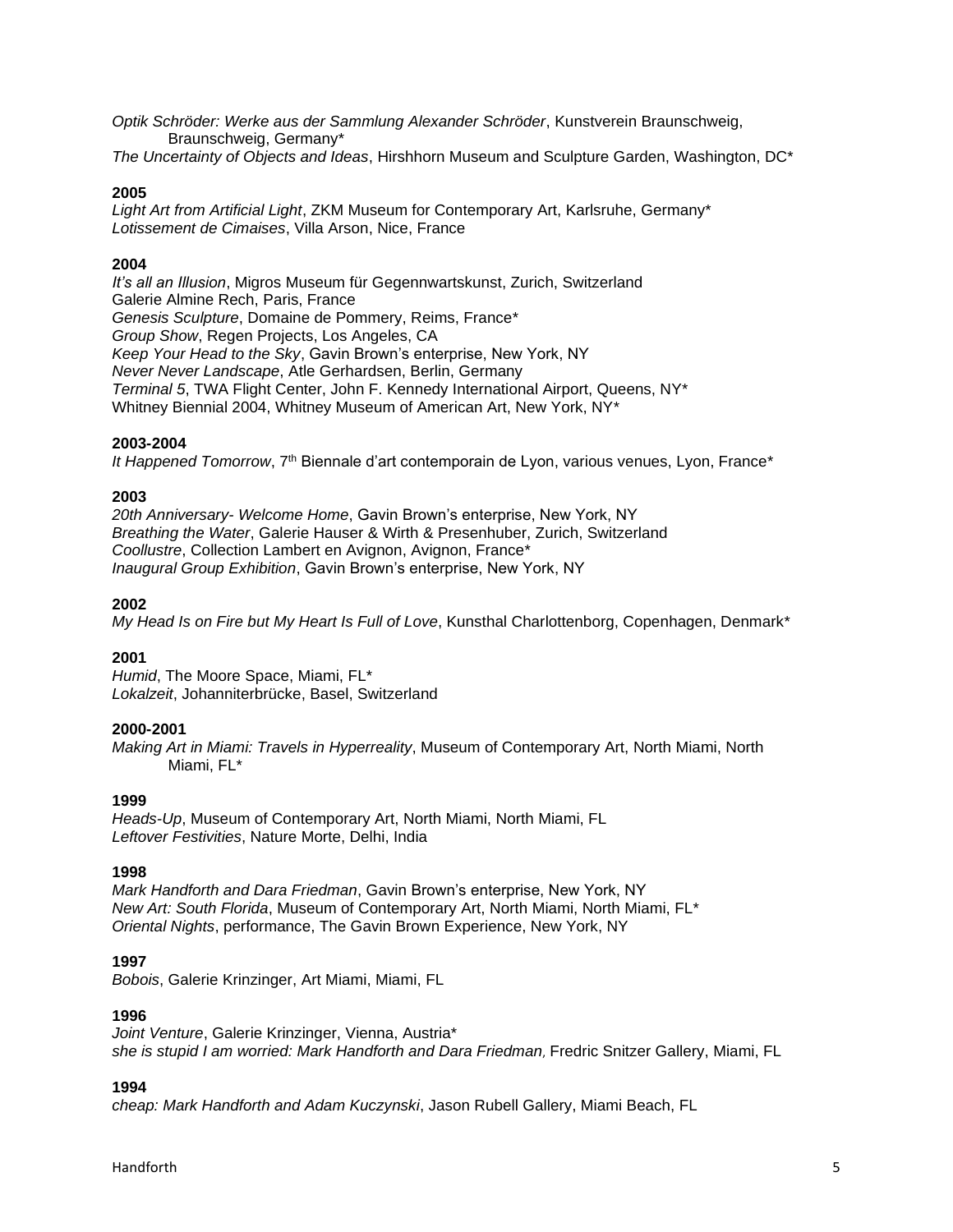Jason Rubell Gallery, Miami Beach, FL

### **1991**

*Zwischen Dürer und Holbein*, Städel Museum, Frankfurt am Main, Germany

### **SELECTED BIBLIOGRAPHY: MONOGRAPHS AND ARTIST'S BOOKS**

# **2016**

*Mark Handforth: Smoke*, exh. cat. Milan: Silvana Editoriale, 2016.

# **2011**

*Mark Handforth: Rolling Stop*, exh. cat. North Miami: Museum of Contemporary Art, 2011.

## **2009**

*Mapping the Studio: Artisti dalla collezione François Pinault*, exh. cat. Milan: Electa, 2009.

# **2007**

*Concentrations 51: Mark Handforth*, exh. cat. Dallas: Dallas Museum of Art, 2007.

## **2005**

*Mark Handforth*, exh. cat. Zurich: JRP Ringier, 2005.

### **2002**

*Mark Handforth: Hammer Projects*, exh. pamphlet. Los Angeles: UCLA Hammer Museum, 2002.

## **SELECTED BIBLIOGRAPHY: BOOKS AND EXHIBITION CATALOGUES**

## **2014**

*Man In the Mirror: Vanhaerents Art Collection*, exh. cat. Tielt: Lannoo, 2014.

## **2011**

*Artzuid : internationale sculptuurroute Amsterdam 2011*, exh. cat. Amsterdam: Foundation Artzuid, 2011.

## **2010**

*Disorder in the house: Vanhaerents Art Collection*, exh. cat. Tielt: Lannoo, 2010. *Frieze Art Fair Yearbook, 2010-2011*. London: Frieze, 2010.

## **2007**

*The Uncertainty of Objects and Ideas*, exh. cat. Washington, DC: Hirshhorn Museum and Sculpture Garden, 2007.

## **2006**

*Optik Schröder: Werke aus der Sammlung Alexander Schröder*, exh. cat. Braunschweig: Kunstverein Braunschweig, 2006.

## **2005**

*Light Art from Artificial Light: Light as a Medium in 20th and 21st Century Art*, exh. cat. Ostfildern: Hatje Cantz, 2005.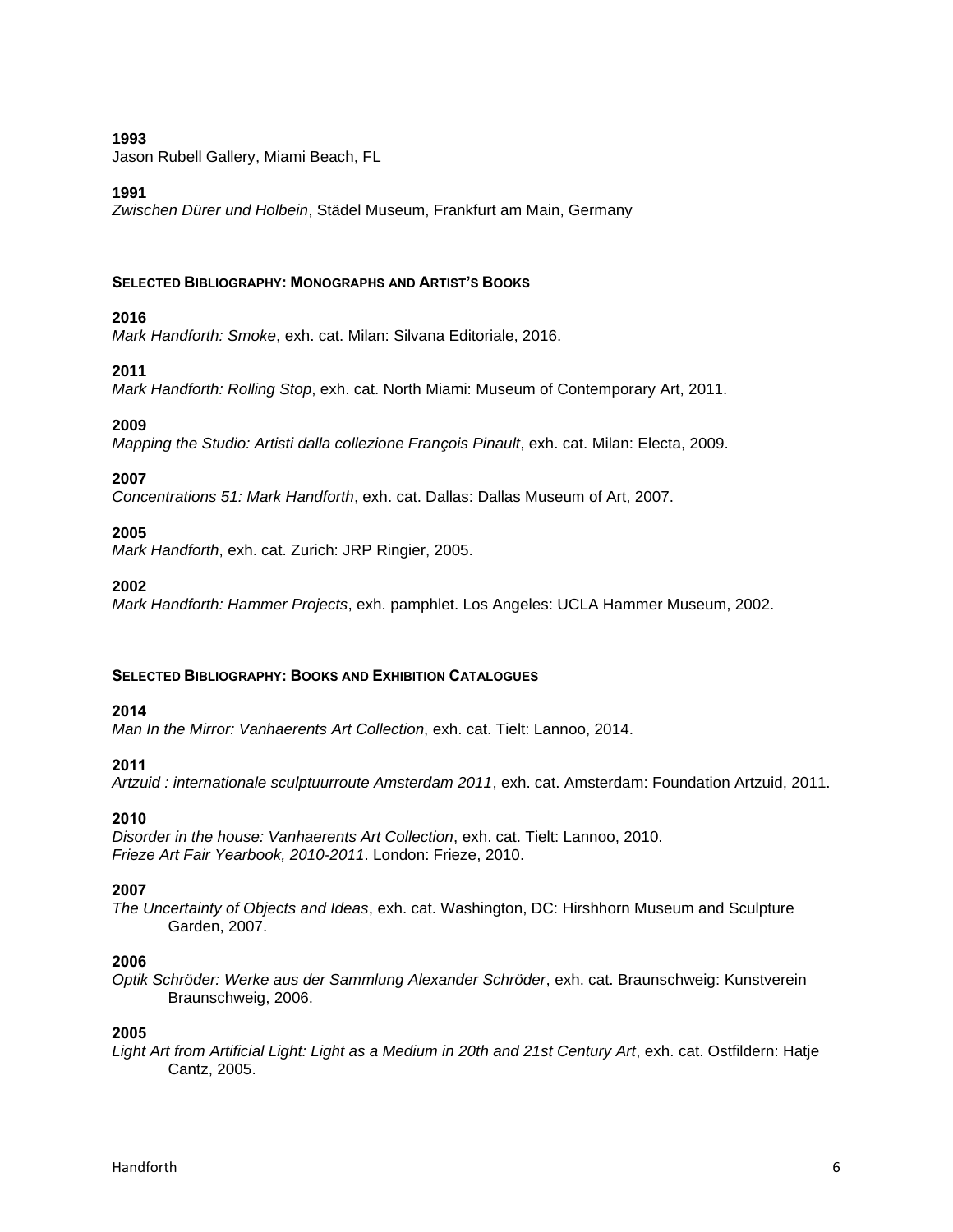*Génésis-sculpture, formes contemporaines de la sculpture,* exh. cat. Paris: Beaux-Arts Magazine, 2004. *Whitney Biennial 2004*, exh. cat. New York: Whitney Museum of American Art, 2004.

#### **2003**

*7e Biennale d'art contemporain de Lyon*, exh. cat. Dijon: Les Presses du réel, 2003. González, Manuel E. *10 Floridians*. Miami: Miami Art Central, 2003.

#### **2002**

Molon, Dominique. *Humid*, exh. cat. Miami: The Moore Building, 2002*. My Head Is on Fire but My Heart Is Full of Love*, exh. cat. Copenhagen: Charlottenborg Udstillingsbygning, 2002.

#### **2000**

*Making Art in Miami: Travels in Hyperreality*, exh. cat. North Miami: Museum of Contemporary Art, 2000.

#### **1998**

*Cream: Contemporary Art in Culture*. London: Phaidon Press, 1998.

#### **1996**

*Joint Venture*, exh. cat. Vienna: Galerie Krinzinger, 1996. *Not From Where I'm Standing*, exh. cat. North Miami: Museum of Contemporary Art, 1996.

#### **SELECTED PERIODICALS**

#### **2019**

Carey-Kent, Paul. "London Art Exhibitions Recommended." *Artlyst*, 4 August 2019,

artlyst.com/previews/london-art-exhibitions-recommended-by-paul-carey-kent-august-2019/. Hill, Lauren Jade. "Art of The Treasure Hunt: Set Out on This Tuscan Art Trail." *Forbes*, 16 June 2019,

- forbes.com/sites/laurenjadehill/2019/06/16/art-of-the-treasure-hunt-set-out-on-this-tuscan-art-trail. "ICA Miami Adds More Than One Hundred Works to Its Collection." *Artforum*, 29
	- November 2019, artforum.com/news/ica-miami-adds-more-than-one-hundred-works-to-itscollection-81432.

#### **2018**

"Art Industry News: After Second Arrest, Pussy Riot's World Cup Stars Are Free (For Now) + Other Stories." *Artnet News*, 1 August 2018, news.artnet.com/art-world/art-industry-news-august-1- 2018-132709.7.

- "The Bass Acquires Works by Sanford Biggers, Mika Rottenberg, Lawrence Weiner, Among Others." *Artforum*, 31 July 2018, artforum.com/news/the-bass-acquires-works-by-sanford-biggers-mikarottenberg-lawrence-weiner-among-others-76117.
- Olson, Carly. "Henzel Studio Auctions Carpets by Established Artists." *Architectural Digest*, 6 December 2018.
- Rainey, Candice. "The Institute for Contemporary Art, Miami Is the City's Newest Must-See Museum." *Conde Nast Traveler*, January 2018.
- Tauer, Kristen. "Jackie Soffer Continues to Bring Museum-Level Art to Aventura Mall in Miami." *Women's Wear Daily*, December 2018.

### **2017**

- Buck, Louisa. "What Not to Miss at Art Basel Miami Beach and Beyond." *The Telegraph*, 30 November 2017, telegraph.co.uk/luxury/art/art-basel-miami-beach-see-2017.
- Cristi, A.A. "ICA Miami Opens New Permanent Home Tomorrow." *Broadway World*, 30 November 2017, broadwayworld.com/miami/article/ICA-Miami-Opens-New-Permanent-Home-Tomorrow-20171130.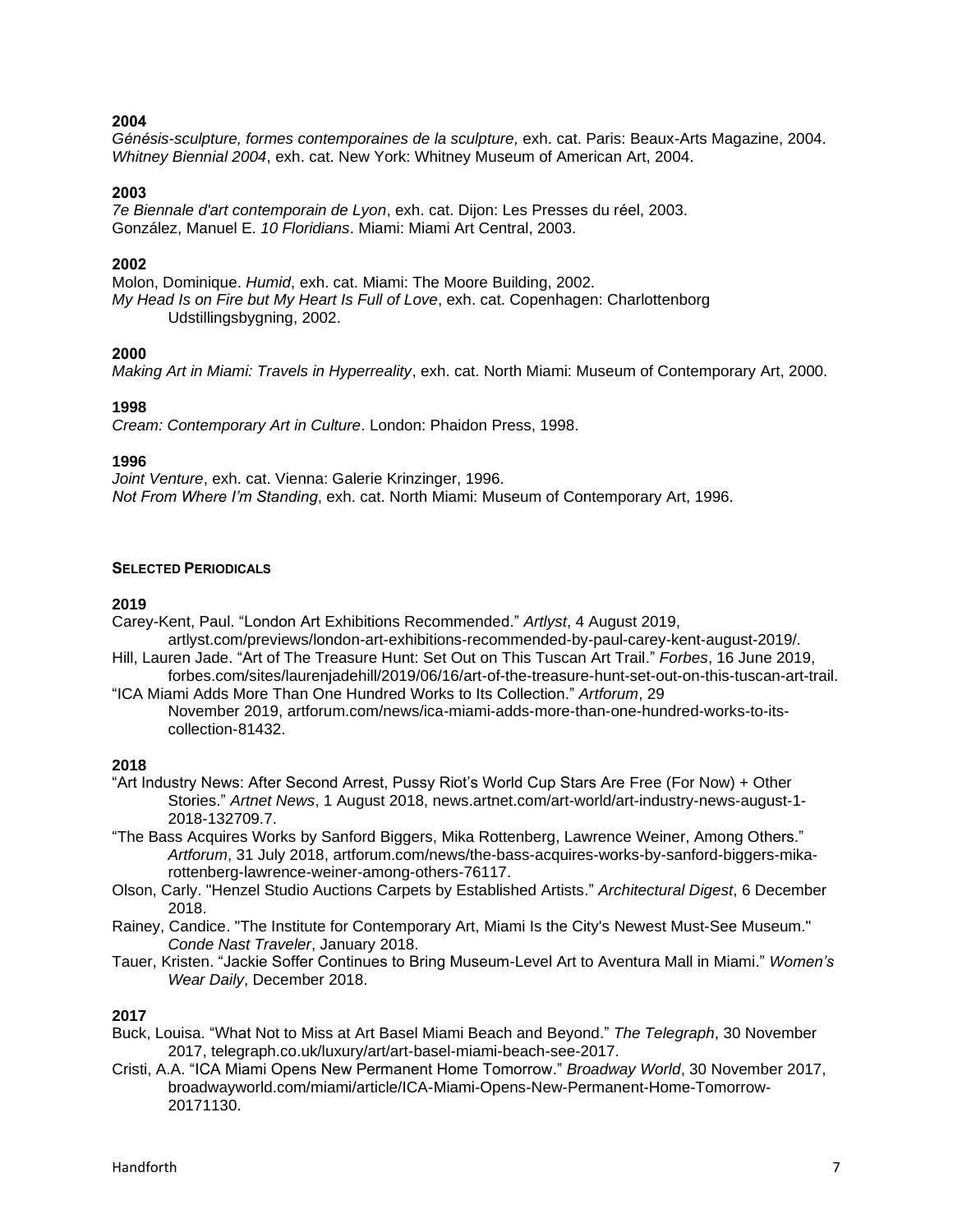Hampton, Chris. "In Detroit, Artists Explore the Riches of the 99-Cent Store." *The New York Times*, 29 June 2017, C1.

Kleinman, Rebecca. "Everything to Do in Miami During Art Basel." *Pret-a- Reporter*, 27 November 2017. "Mark Handforth 'Analog Spring' at Sant'Andrea de Scaphis, Rome." *Mousse Magazine*, 19 May 2017,

moussemagazine.it/magazine/mark-handforth-analog-spring-santandrea-de-scaphis-rome-2017/. Markowitz, Douglas. "With Its Permanent Home, The ICA Adds to Miami's Art Legacy." *Miami New Times*,

5 December 2017, miaminewtimes.com/arts/art-basel-miami-beach-2017-ica-opens-its-newdesign-district-museum-9850795.

"Sculpture Is Part of the Public Realm." *Apollo Magazine*, November 2017.

Stapley-Brown, Victoria. "ICA Miami Finds First Home in Design District." The Art Newspaper, 6 December 2017, theartnewspaper.com/2017/12/06/ica-miami-finds-first-home-in-design-district.

———. "Inside the Artist's Studio." *The Art Newspaper*, 6 December 2017, theartnewspaper.com/2017/12/06/inside-the-artists-studio.

### **2016**

- Ahillen, Steve. "Coal Creek Grows Art on the Farm." *Knoxville News Sentinel*, 20 October 2016, knoxnews.com/story/life/2016/10/20/coal-creek-grows-art-farm/92365262.
- "Mark Handforth: SMOKE at Museo d'Arte Contemporanea Villa Croce, Genoa." *Mousse*, 30 August 2016, moussemagazine.it/magazine/mark-handfort-museo-d-arte-contemporanea-villa-croce-2016.
- Nicolin, Paola. "Critic's Picks: Genoa, Mark Handforth." *Artforum*, 2016, artforum.com/picks/museo-d-artecontemporanea-di-villa-croce-62510.

### **2015**

Gleadell, Colin. "Market News: Charity Art Auctions Give Back." *The Telegraph*, March 2015.

Heger, Natalie. "Summer Getaways: 10 Best Outdoor Sculpture Destinations in Europe." *The Huffington Post*, 23 July 2015, huffpost.com/entry/summer-getaways-10-best-o\_b\_7861392.

### **2014**

Schwendener, Martha. "Ordinary Objects, Reimagined." *The New York Times*, 8 August 2014, C23.

- Strasnick, Stephanie. "9 Funky, Surprising, and Selfie-Worthy Outdoor Art Installations to See in NYC This Summer." *Art News*, 8 May 2014, artnews.com/art-news/news/9-outdoor-summer-artinstallations-to-see-in-nyc-2441.
- Swenson, Eric Minh. "Mark Handforth: Rough Dark Diamond." *The Huffington Post*, 21 November 2014, huffpost.com/entry/mark-handforth-rough-dark\_b\_6190286.
- Thomson, Allese. "Mark Handforth Talks About His Work at Governors Island." *Artforum*, 17 May 2014, artforum.com/interviews/mark-handforth-talks-about-his-work-at-governors-island-46781.

Vogel, Carol. "More Public Art for Governors Island." *The New York Times*, 25 April 2014, C24. Wychowanok, Thibaut. "L'art en sa demeure." *Numéro*, no, 157 (October 2014): 106-115. Zwick, Tracy. "Grand Gesture." *Cultured Magazine*, Summer 2014, 64.

## **2013**

"Interview with Mark Handforth." *Art Texts Pics*, December 2013. Sokol, Brett. "MOCA Goes Back to the Future." *Ocean Drive*, April 2013.

## **2012**

Basciano, Oliver. "Off-Space Travels." *Art Review*, January 2012.

- Gréco, Bertrand. "L'art se déploie le long des rails." *Le Journal du Dimanche*, 31 March 2012, lejdd.fr/JDD-Paris/Des-oeuvres-d-art-contemporain-installes-le-long-du-tramway-des-Marechaux-499007-3123191.
- Green, Tyler. "Mark Handforth, Sofia Sanabrais." *The Modern Art Notes Podcast*, no. 13, 2 February 2012, manpodcast.com/portfolio/no-13-mark-handforth-sofia-sanabrais/.
- "I, Too, Enjoy Bending Steel: A Conversation between Mark di Suvero and Mark Handforth." *Mousse*, no. 32, 114-121.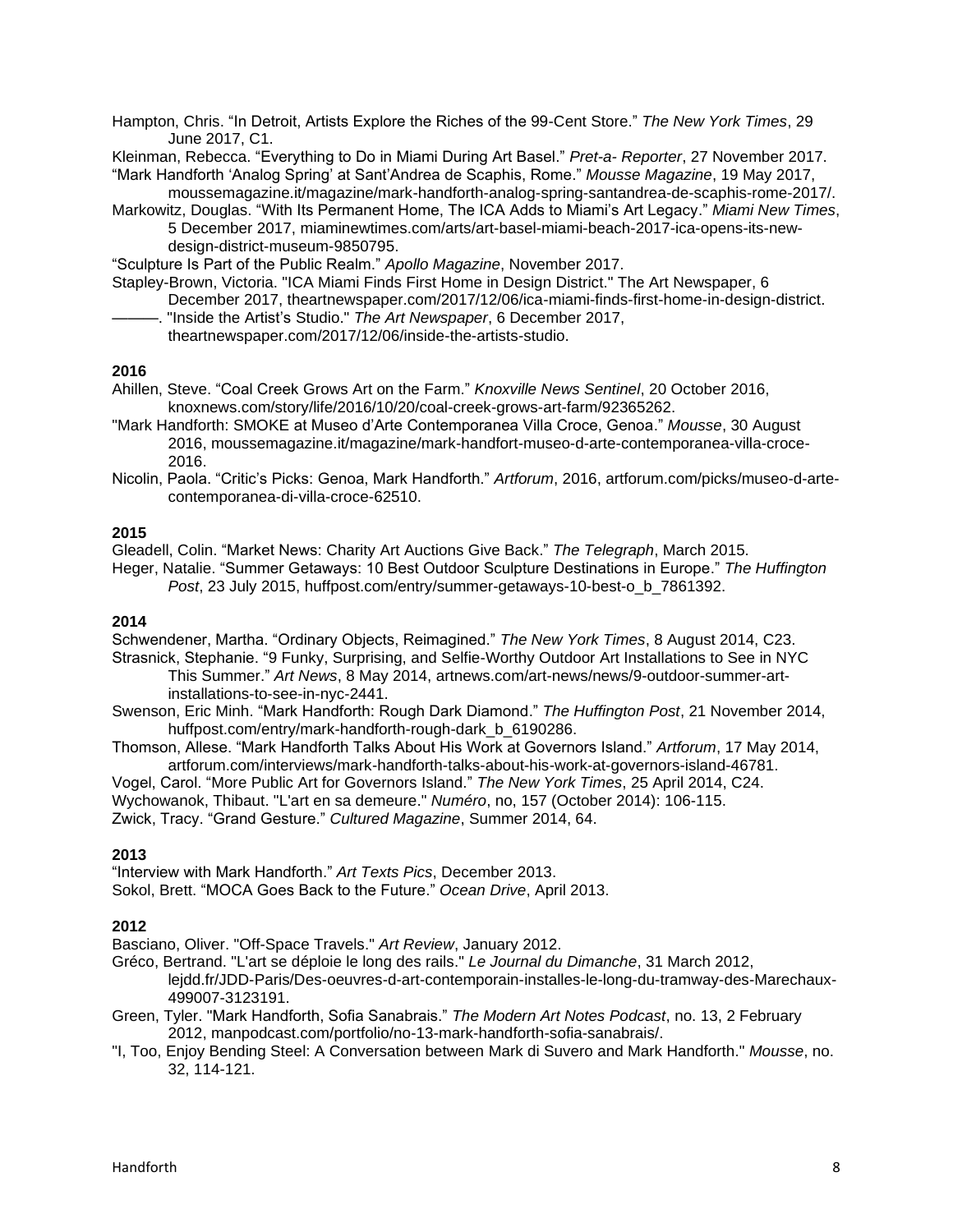Douglas, Sarah. "Beauty in the Urban Wilderness." *The Art Newspaper*, December 2011. ———. "Lit Up." *New York Observer*, 12 December 2011.

Ellegood, Anne. "Previews: Miami, 'Mark Handforth: Rolling Stop'." *Artforum* 50, no. 1, September 2011. "Mark Handforth." *Art in America*, Summer 2011.

"Mark Handforth: Rolling Stop." *On View Magazine*, October/November 2011.

"MCA Chicago Plaza Project: Mark Handforth." *CBS Chicago*, 19 September 2011.

Nielsen, Kirk. "MOCA Sets the Tone for Art Basel 2011." *Ocean Drive*, December 2011.

Rosenberg, Karen. "Art Fair: Business Over Activism." *The New York Times*, 2 December 2011.

Smith, Roberta. "Art: Art Basel Miami Beach." *The New York Times*, December 2011.

Suarez De Jesus, Carlos. "North Miami's Mark Handforth Makes a 'Rolling Stop' at MOCA." *Miami New Times*, 22 December 2011.

Thomas, Mike "A Welcoming Look." *Chicago Sun Times*, 8 July 2011.

Trigg, Sarah. "Studio Check: Mark Handforth." *Modern Painters*, December 2011.

Weist, Nicholas. "Mark Handforth Did the Un-Basel During Basel." *Art in America*, 6 December 2011.

Wollenweber, Heike. "Streching Physical Limitations of Art." *Aesthetica*, 19 December 2011.

### **2010**

Kotze, Talitha. "Mark Handforth." *The List*, 2 July 2010, list.co.uk/article/26723-mark-handforth/. Moira, Jeffrey. *Scotsman News*, 29 June 2010.

### **2008**

Baker, R.C. "From Fluxus to Media Art: 15 Minutes and Counting." *Village Voice*, 25 March 2008. Cairns, Steven. "Mark Handsworth: Gavin Brown's enterprise, New York." *MAP Magazine*, no. 14,

Summer 2008.

Feinstein, Roni. "Handforth's Fallen Angels." *Art in America*, June-July 2008, 181-183.

Kerr, Merrily. "Review." *Time Out New York*, March 19-25, 2008.

Knowles, David. "Miami Minimal." *Men's Vogue*, February 2008, p.184-187.

Rosenberg, Karen. "Art in Review." *The New York Times*, 21 March 2008.

Sheets, Hilarie M. "Critic's Pick: Mark Handforth." *Art News*, November 2008, 184.

### **2007**

Gayer, John. "The Uncertainty of Objects and Ideas; Review." *Art Papers*, March/April 2007, 46-47. Kuo, Michelle. "The Uncertainty of Objects and Ideas: Hirshhorn Museum and Sculpture Garden." *Artforum* 45, no. 6, February 2007.

"Looking Back." *Frieze*, January-February 2007, 16-17.

Moulène, Claire. "The Freak Show: Musée d'art contemporain de Lyon." *Artforum* 46, no. 3, November 2007.

### **2006**

"Cinq Milliards d'Annees." *Palais*, Fall/Winter 2006-2007, 6-7, 24, 26-27. Ulmer, Brigitte. "Kunstszene unter Palmen." *Bolero*, December 2006, 78-80.

### **2005**

"13 Questions for Dara Friedman and Mark Handforth by The Wrong Gallery." *The Wrong Times*, 2005, 1. Lauf, C. "Mark Handforth at Roma Roma Roma." *Art in America*, January 2005.

Lunn, Felicity. "Mark Handforth: Kunsthaus Zurich." *Artforum* 43, no. 9, May 2005.

*The New Yorker*, 23 May 2005, 20.

Ribas, Joao. "Review." *Time Out*, May 12–18, 2005, 74.

Schmidt, Jason (photographer). "Work in Progress." *V Magazine*, April 2005, 106.

### **2004**

"American Art in the Spotlight, Whitney Biennial." *The New York Times*, 12 March 2004. Bankowsky, Jack. "Many Happy Returns: The 2004 Whitney Biennial." *Artforum* 42, no. 9, May 2004. Heartney, Eleanor. "The Well-Tempered Biennial." *Art in America*, June-July 2004, 70-77. Kennedy, Alexander. "Mark Handforth." *The List*, August 5-12, 2004.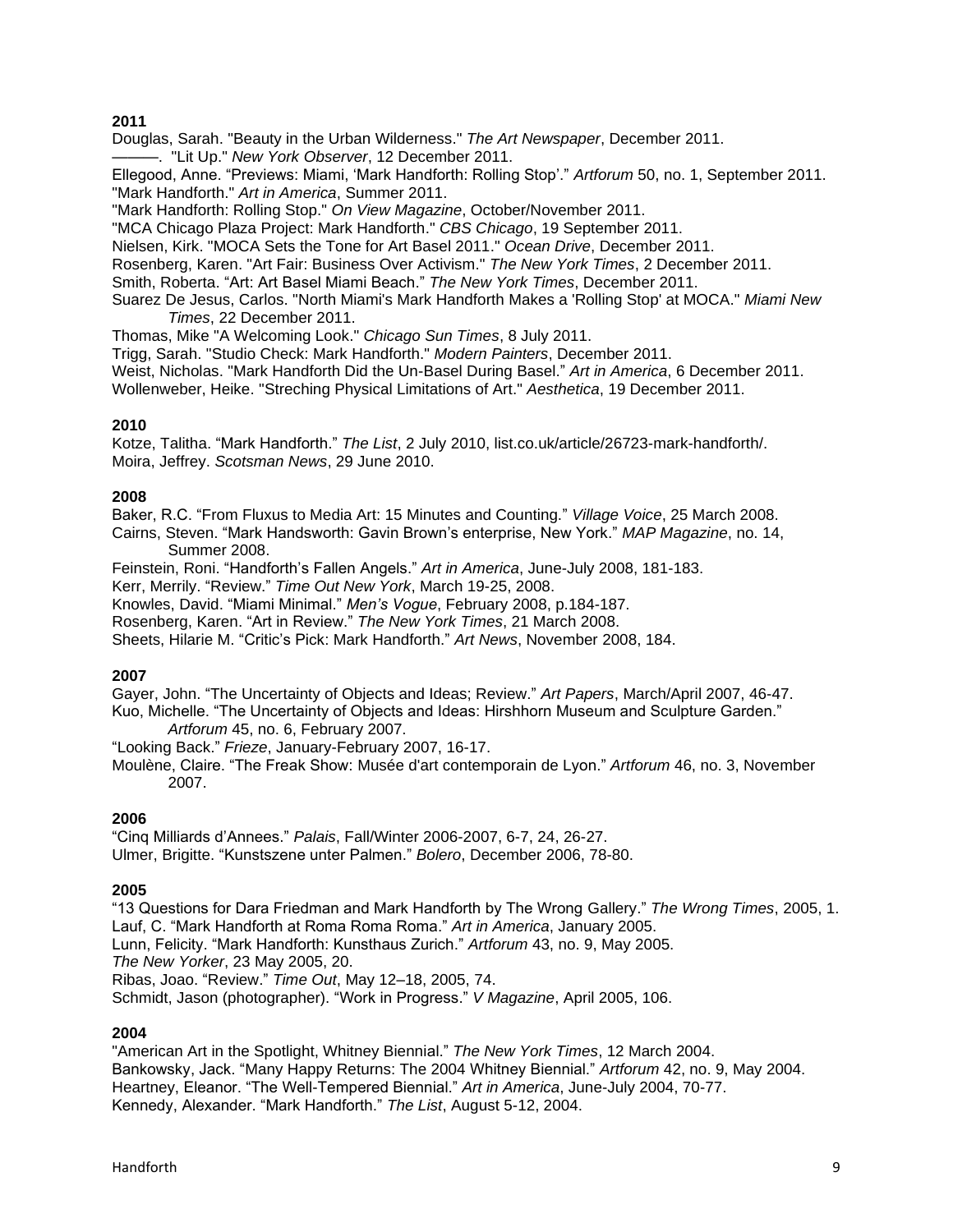Kimmelman, Michael. "The Whitney's Heavy Lifters Look Back." *The New York Times*, 30 May 2004, 22. McDermott, Leon. "Mark Handforth." *Metro Glasgow*, 22 July 2004.

McLaren, Duncan. "Mark Handforth, The Modern Institute, Glasgow." *Art Review* 54 (October 2004): 124. Mottram, Jack. "Making His Mark." *Sunday Herald*, 1 August 2004, 19.

Ribas, João. "The Other Side of Paradise." *Art Review* 54 (December 2004-January 2005): 94-97.

Saltz, Jerry. "The OK Corral." *The Village Voice*, 9 March 2004.

Trainor, James. "Road to Ruin." *Frieze*, no. 85 (September 2004): 89-91.

Weyland, Jocko. "American Splendor." *Time Out New York*, March 4-11, 2004, 12-15.

## **2003**

Bonnet, Frédéric. "Troubles quotidiens." *Mouvement*, no. 25 (November-December 2003): 56-59.

Casadio, Maruccia. "Archeologic." *3*, no. 626 (October 2003): 677- 681.

Colard, Jean-Max. "Coollustre: Collection Lambert." *Artforum* 42, no.3, November 2003.

de Brugerolle, Marie. "It Happened Tomorrow: Lyon Biennale." *Flash Art*, November- December 2003, 41, 50.

Moreno, Gean. "Art Basel 2003." *Loft*, December 2003-January 2004, 60.

Troncy, Eric. "A Future One Would Like to Be Able to Defer…" *Parkett*, no. 69 (December 2003): 189- 196.

———. "Décryptage." *Numéro*, March 2003, 323-328.

### **2002**

Casadio, Maruccia. "Archeologic." *Vogue Italia*, no. 626 (October 2002): 677-681.

Smith, Roberta. "Mark Handforth: Gavin Brown's Enterprise." *The New York Times*, 22 March 2022, E36.

### **2001**

Moreno, Gean. "Cityscape Miami." *Flash Art*, November-December 2001, 59-60.

Wallach, Amei. "In Miami, a Hot Spot of Art, the Temperature's Rising." *The New York Times*, 16 September 2001, 33-36.

### **1999**

Feinstein, Roni. "Report from Miami: Part 1, Museum Salsa." *Art in America*, May 1999, 63-69. Gean, Moreno. "Mark Handforth: Studio View." *New Art Examiner*, October 1999.

### **1998**

Brackman, Yvette. "Dara Friedman & Mark Handforth." *Time Out New York*, February 12-19, 1998. Dellinger, Jade. "Flash Art Cityscape." *Flash Art*, March-April 1998.

Johnson, Ken. "Dara Friedman and Mark Handforth: Gavin Brown's Enterprise." *The New York Times*, 6 February 1998, E36.

Turner, Elisa. "Art Fellows, Canvas of Choice." *Miami Herald,* 27 June 1998.

### **1996**

Cantor, Judy. "Techno Trashing." *Miami New Times*, 18 July 1996.

- Kimmelman, Michael. "Ambitious Miami Reaches for a Place in the Sun," *New York Times*, 31 March 1996, 2:36.
- Turner, Elisa. "Latest MOCA Installation Speaks of Art Without an Angle." *The Miami Herald*, June 1996.

### **1994**

Kohen, Helen. "Revenge of the Artist." *The Miami Herald*, 15 April 1994. Zarko, Cyn. "Basic Instinct." *Ocean Drive Magazine*, June 1994.

### **1993**

Kohen, Helen. '"A Glimpse at a Chosen Few." *The Miami Herald*, 23 July 1993.